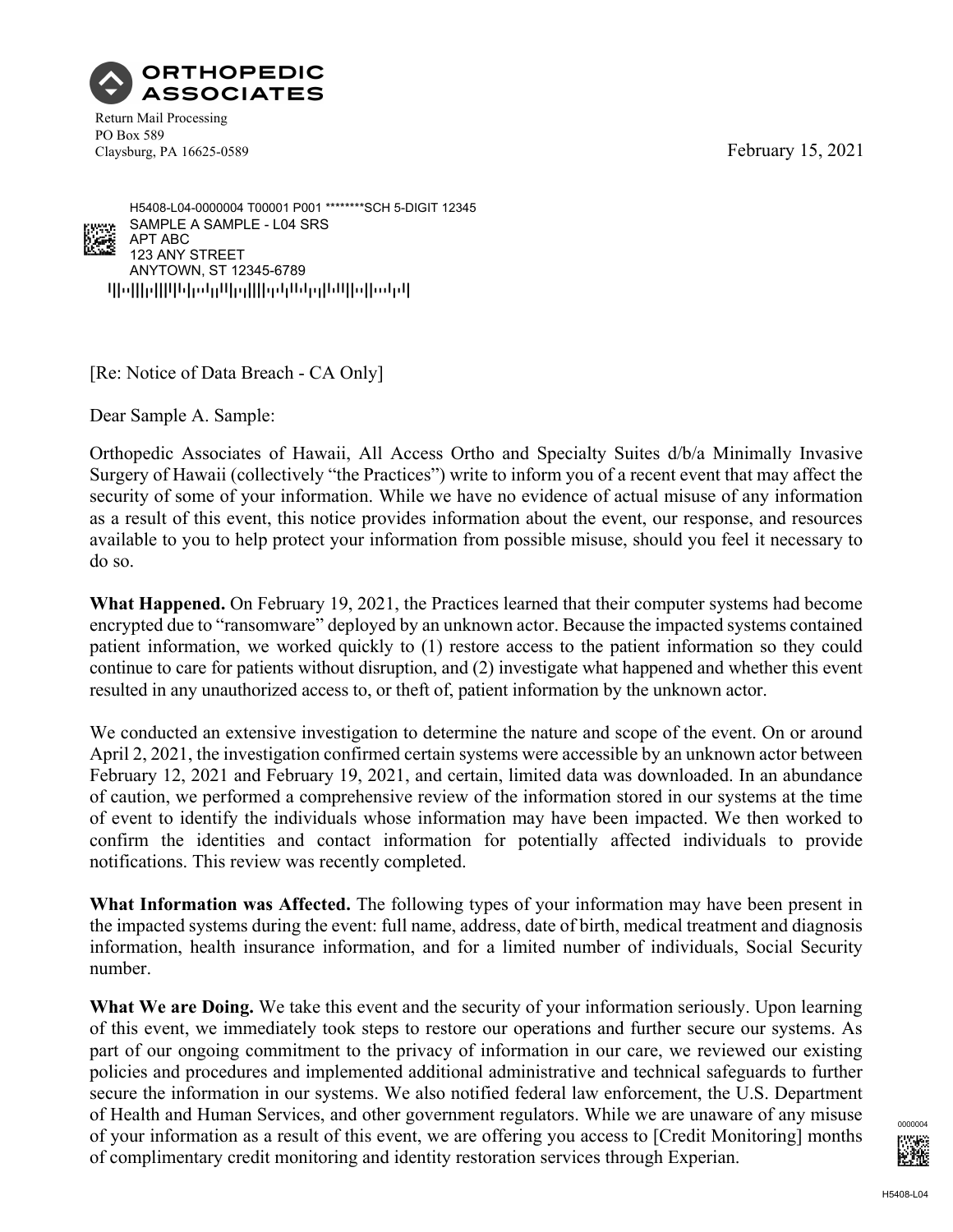**What You Can Do.** As a precautionary measure, individuals are encouraged to remain vigilant against incidents of identity theft by reviewing account statements, credit reports, and explanations of benefits for unusual activity and to detect errors. We also encourage individuals to report any suspicious activity promptly to your insurance company, health care provider, or financial institution. Additional detail can be found in the *Steps You Can Take to Help Protect Your Information.* You may also enroll in the complimentary credit monitoring services described above. Enrollment instructions are enclosed with this letter.

For More Information. If you have additional questions, you may call our dedicated assistance line toll-free at (888) 397-0064, Monday through Friday from 6 a.m. to 8 p.m. Pacific, and Saturday and Sunday from 8 a.m. to 5 p.m. Pacific (excluding U.S. holidays). You may also write to the Practices at 1401 South Beretania Street, Suite 750, Honolulu, HI 96814.

We sincerely regret any inconvenience or concern this event may cause.

Sincerely,

Jessica Dew

Jessica Dew Nurse Manager The Practices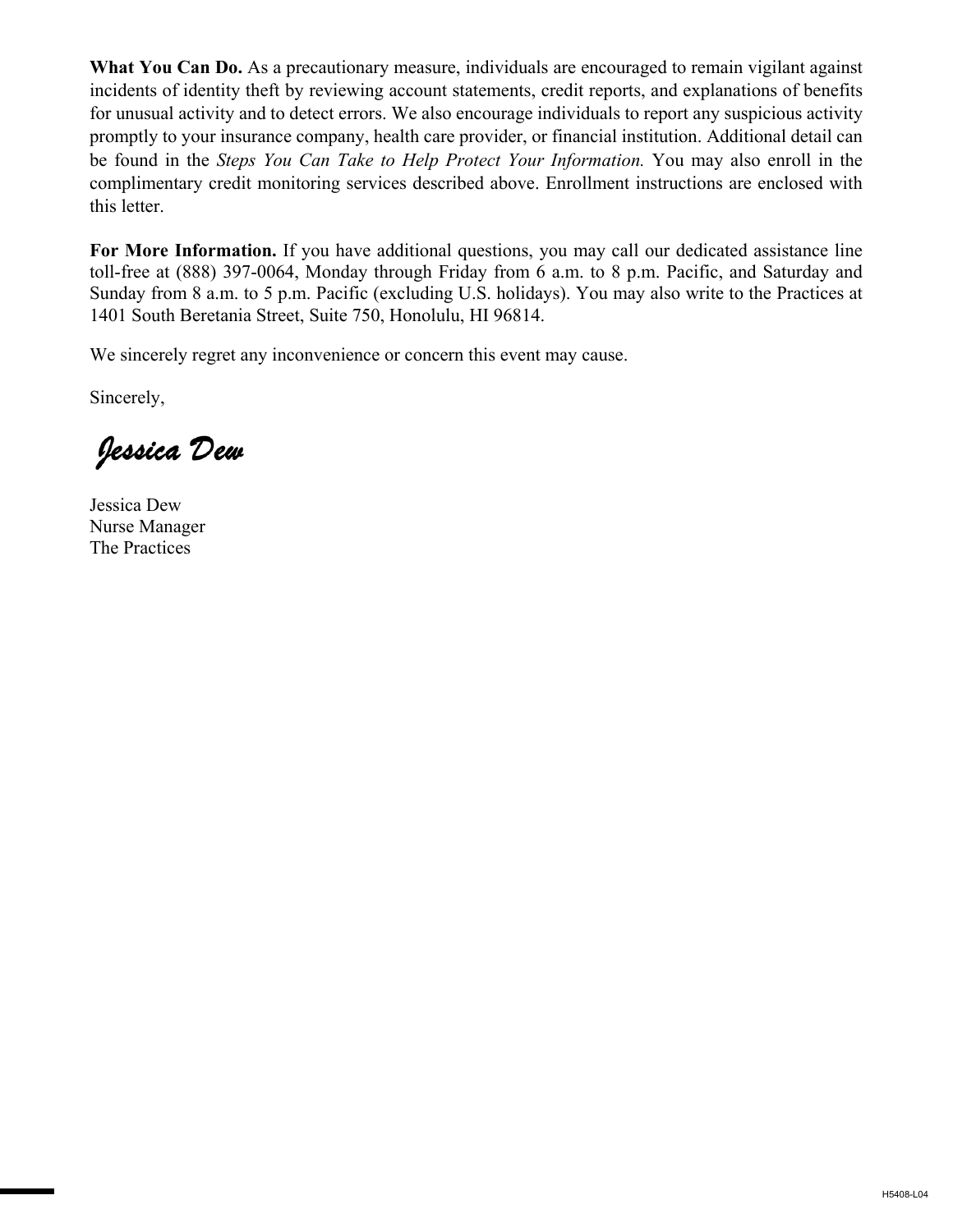# **Steps You Can Take To Help Protect Your Information**

#### **Enroll in Credit Monitoring**

To help protect your identity, we are offering a complimentary [Credit Monitoring]-month membership of Experian's® IdentityWorks<sup>SM</sup>. This product provides you with superior identity detection and resolution of identity theft. To activate your membership and start monitoring your personal information please follow the steps below:

- Ensure that you **enroll by**: **April 30, 2022** (Your code will not work after this date.)
- **Visit** the Experian IdentityWorks website to enroll: https://www.experianidworks.com/credit
- Provide your **activation code**: **ABCDEFGHI**

If you have questions about the product, need assistance with identity restoration or would like an alternative to enrolling in Experian IdentityWorks online, please contact Experian's customer care team at (888) 397-0064 by **April 30, 2022**. Be prepared to provide engagement number **ENGAGE#** as proof of eligibility for the identity restoration services by Experian.

#### **IDENTITYWORKS MEMBERSHIP: ADDITIONAL DETAILS REGARDING YOUR [Credit Monitoring]-MONTH EXPERIAN**

A credit card is **not** required for enrollment in Experian IdentityWorks.

You can contact Experian **immediately** regarding any fraud issues, and have access to the following features once you enroll in Experian IdentityWorks:

- **Experian credit report at signup:** See what information is associated with your credit file. Daily credit reports are available for online members only.\*
- **Credit Monitoring:** Actively monitors Experian file for indicators of fraud.
- **Identity Restoration:** Identity Restoration agents are immediately available to help you address credit and non-credit related fraud.
- **Experian IdentityWorks ExtendCARE<sup>TM</sup>:** You receive the same high-level of Identity Restoration support even after your Experian IdentityWorks membership has expired.
- **Up to \$1 Million Identity Theft Insurance\*\*:** Provides coverage for certain costs and unauthorized electronic fund transfers.

If you believe there was fraudulent use of your information and would like to discuss how you may be able to resolve those issues, please reach out to an Experian agent at (888) 397-0064. If, after discussing your situation with an agent, it is determined that Identity Restoration support is needed, then an Experian Identity Restoration agent is available to work with you to investigate and resolve each incident of fraud that occurred (including, as appropriate, helping you with contacting credit grantors to dispute charges and close accounts; assisting you in placing a freeze on your credit file with the three major credit bureaus; and assisting you with contacting government agencies to help restore your identity to its proper condition).

Please note that this Identity Restoration support is available to you for [Credit Monitoring] months from the date of this letter and does not require any action on your part at this time. The Terms and Conditions for this offer are located at www.ExperianIDWorks.com/restoration. You will also find self-help tips and information about identity protection at this site.

<sup>\*\*</sup> The Identity Theft Insurance is underwritten and administered by American Bankers Insurance Company of Florida, an Assurant company. Please refer to the actual policies for terms, conditions, and exclusions of coverage. Coverage may not be available in all jurisdictions.



<sup>\*</sup> Offline members will be eligible to call for additional reports quarterly after enrolling.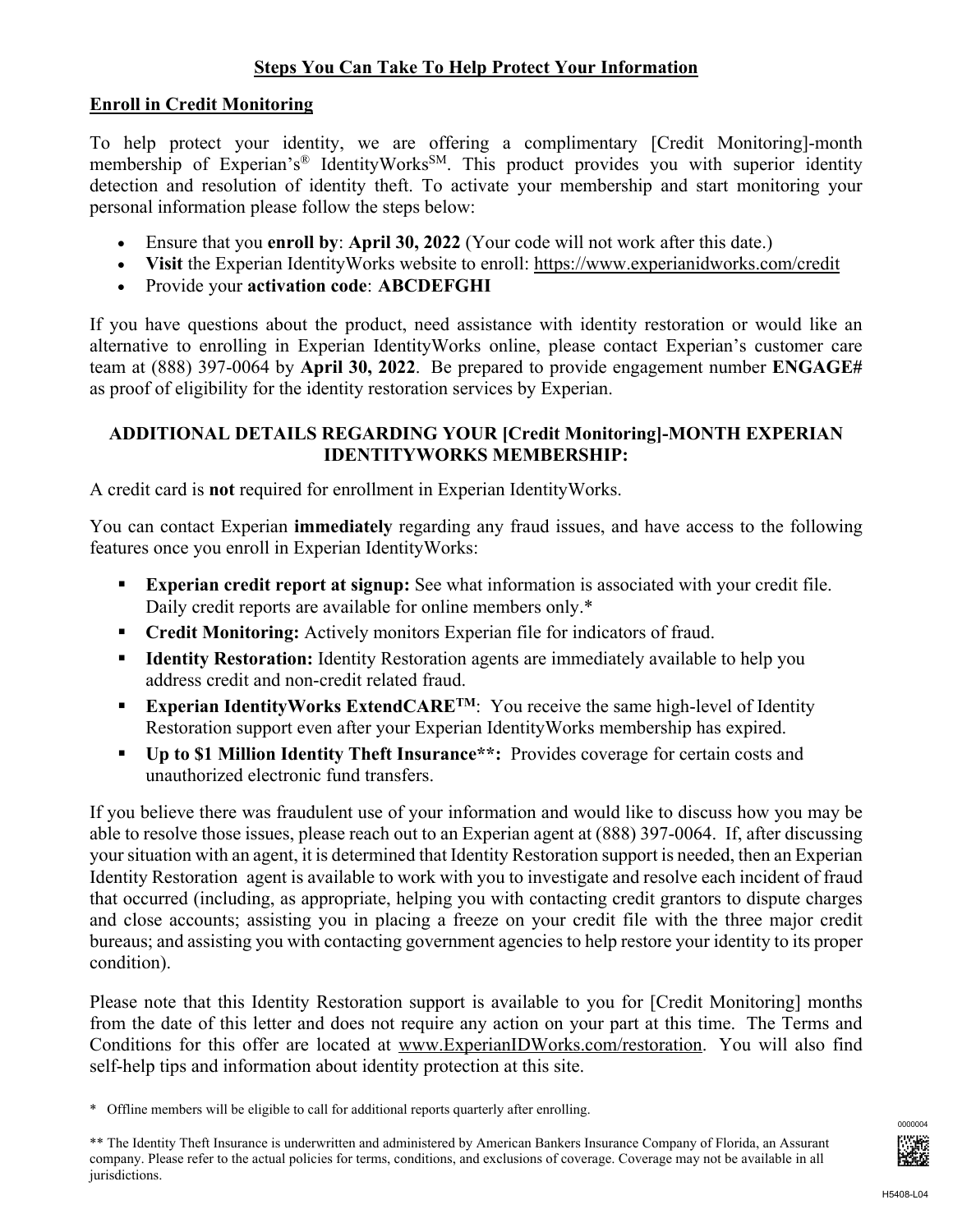### **Monitor Your Accounts**

Under U.S. law, a consumer is entitled to one free credit report annually from each of the three major credit reporting bureaus, Equifax, Experian, and TransUnion. To order your free credit report, visit www.annualcreditreport.com or call, toll-free, 1-877-322-8228. You may also directly contact the three major credit reporting bureaus listed below to request a free copy of your credit report.

Consumers have the right to place an initial or extended "fraud alert" on a credit file at no cost. An initial fraud alert is a one-year alert that is placed on a consumer's credit file. Upon seeing a fraud alert display on a consumer's credit file, a business is required to take steps to verify the consumer's identity before extending new credit. If you are a victim of identity theft, you are entitled to an extended fraud alert, which is a fraud alert lasting seven years. Should you wish to place a fraud alert, please contact any one of the three major credit reporting bureaus listed below.

As an alternative to a fraud alert, consumers have the right to place a "credit freeze" on a credit report, which will prohibit a credit bureau from releasing information in the credit report without the consumer's express authorization. The credit freeze is designed to prevent credit, loans, and services from being approved in your name without your consent. However, you should be aware that using a credit freeze to take control over who gets access to the personal and financial information in your credit report may delay, interfere with, or prohibit the timely approval of any subsequent request or application you make regarding a new loan, credit, mortgage, or any other account involving the extension of credit. Pursuant to federal law, you cannot be charged to place or lift a credit freeze on your credit report. To request a security freeze, you will need to provide the following information:

- 1. Full name (including middle initial as well as Jr., Sr., II, III, etc.);
- 2. Social Security number;
- 3. Date of birth;
- 4. Addresses for the prior two to five years;
- 5. Proof of current address, such as a current utility bill or telephone bill;
- 6. A legible photocopy of a government-issued identification card (state driver's license or ID card, military identification, etc.); and
- 7. A copy of either the police report, investigative report, or complaint to a law enforcement agency concerning identity theft if you are a victim of identity theft.

Should you wish to place a fraud alert or credit freeze, please contact the three major credit reporting bureaus listed below:

| Equifax                           | <b>Experian</b>              | <b>TransUnion</b>              |
|-----------------------------------|------------------------------|--------------------------------|
| https://www.equifax.com/personal/ | https://www.experian.com/    | https://www.transunion.com/    |
| credit-report-services/           | help/                        | credit-help                    |
| 888-298-0045                      | 1-888-397-3742               | 833-395-6938                   |
| Equifax Fraud Alert, P.O. Box     | Experian Fraud Alert, P.O.   | TransUnion Fraud Alert, P.O.   |
| 105069 Atlanta, GA 30348-5069     | Box 9554, Allen, TX 75013    | Box 2000, Chester, PA 19016    |
| Equifax Credit Freeze, P.O. Box   | Experian Credit Freeze, P.O. | TransUnion Credit Freeze, P.O. |
| 105788 Atlanta, GA 30348-5788     | Box 9554, Allen, TX 75013    | Box 160, Woodlyn, PA 19094     |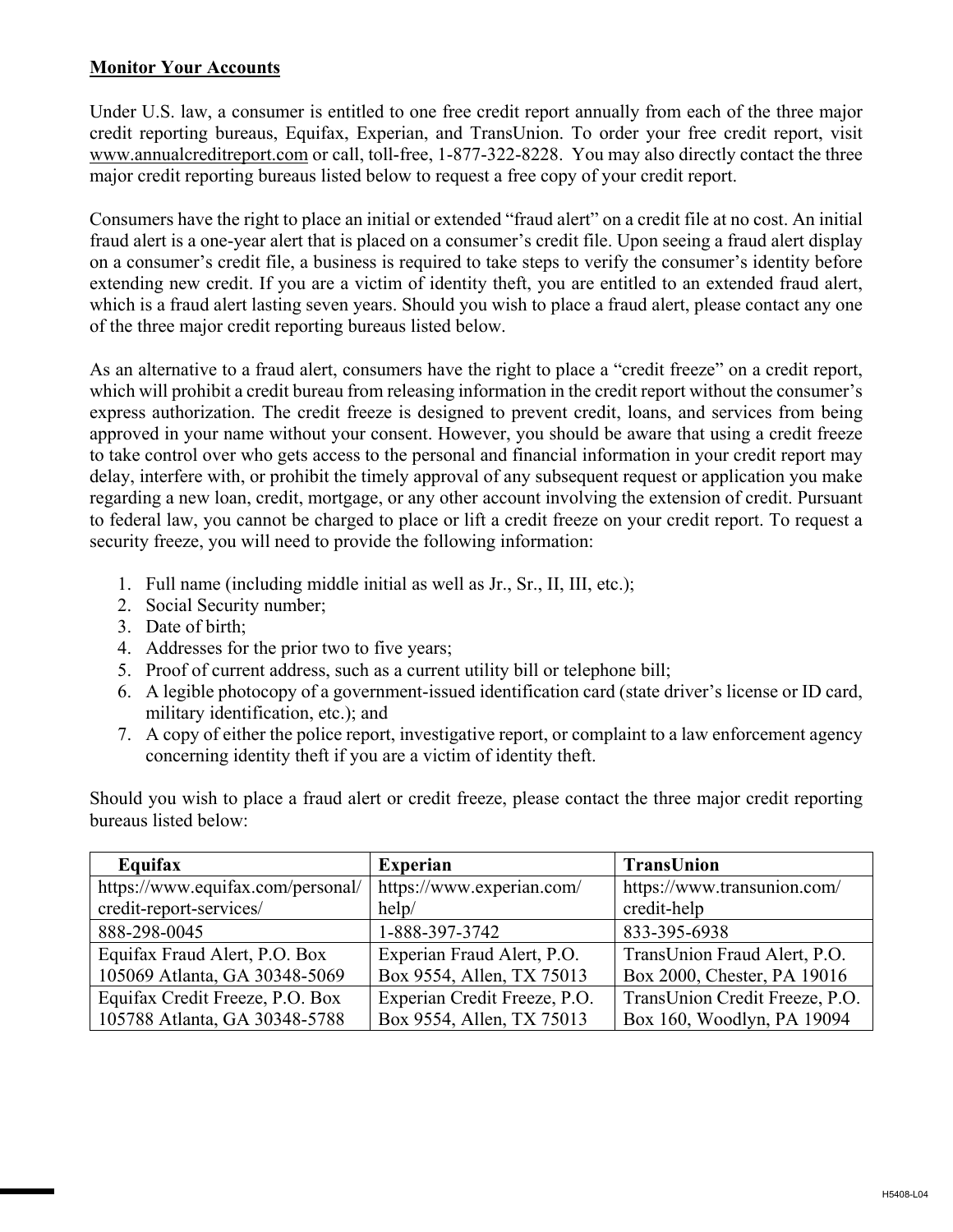# **Additional Information**

You may further educate yourself regarding identity theft, fraud alerts, credit freezes, and the steps you can take to protect your personal information by contacting the consumer reporting bureaus, the Federal Trade Commission, or your state Attorney General. The Federal Trade Commission may be reached at: 600 Pennsylvania Avenue NW, Washington, DC 20580; www.identitytheft.gov; 1-877-ID-THEFT (1- 877-438-4338); and TTY: 1-866-653-4261. The Federal Trade Commission also encourages those who discover that their information has been misused to file a complaint with them. You can obtain further information on how to file such a complaint by way of the contact information listed above. You have the right to file a police report if you ever experience identity theft or fraud. Please note that in order to file a report with law enforcement for identity theft, you will likely need to provide some proof that you have been a victim. Instances of known or suspected identity theft should also be reported to law enforcement and your state Attorney General. This notice has not been delayed by law enforcement.

*For District of Columbia residents*, the District of Columbia Attorney General may be contacted at: 400 6th St. NW Washington, D.C. 20001; 202-727-3400; and oag.dc.gov.

*For Maryland residents*, the Maryland Attorney General may be contacted at: 200 St. Paul Place, 16th Floor, Baltimore, MD 21202;1-888-743-0023; and www.oag.state.md.us.

*For New Mexico residents*, you have rights pursuant to the Fair Credit Reporting Act, such as the right to be told if information in your credit file has been used against you, the right to know what is in your credit file, the right to ask for your credit score, and the right to dispute incomplete or inaccurate information. Further, pursuant to the Fair Credit Reporting Act, the consumer reporting bureaus must correct or delete inaccurate, incomplete, or unverifiable information; consumer reporting agencies may not report outdated negative information; access to your file is limited; you must give your consent for credit reports to be provided to employers; you may limit "prescreened" offers of credit and insurance you get based on information in your credit report; and you may seek damages from violator. You may have additional rights under the Fair Credit Reporting Act not summarized here. Identity theft victims and active duty military personnel have specific additional rights pursuant to the Fair Credit Reporting Act. We encourage you to review your rights pursuant to the Fair Credit Reporting Act by visiting www.consumerfinance.gov/f/201504 cfpb summary your-rights-under-fcra.pdf, or by writing Consumer Response Center, Room 130-A, Federal Trade Commission, 600 Pennsylvania Ave. N.W., Washington, D.C. 20580.

*For New York residents,* the New York Attorney General may be contacted at: Office of the Attorney General, The Capitol, Albany, NY 12224-0341; 1-800-771-7755; or https://ag.ny.gov/.

*For North Carolina residents*, the North Carolina Attorney General may be contacted at: 9001 Mail Service Center, Raleigh, NC 27699-9001; 1-877-566-7226 or 1-919-716-6000; and www.ncdoj.gov.

*For Rhode Island residents*, the Rhode Island Attorney General may be reached at: 150 South Main Street, Providence, RI 02903; www.riag.ri.gov; and 1-401-274-4400. Under Rhode Island law, you have the right to obtain any police report filed in regard to this incident. There are 13 Rhode Island residents impacted by this event.

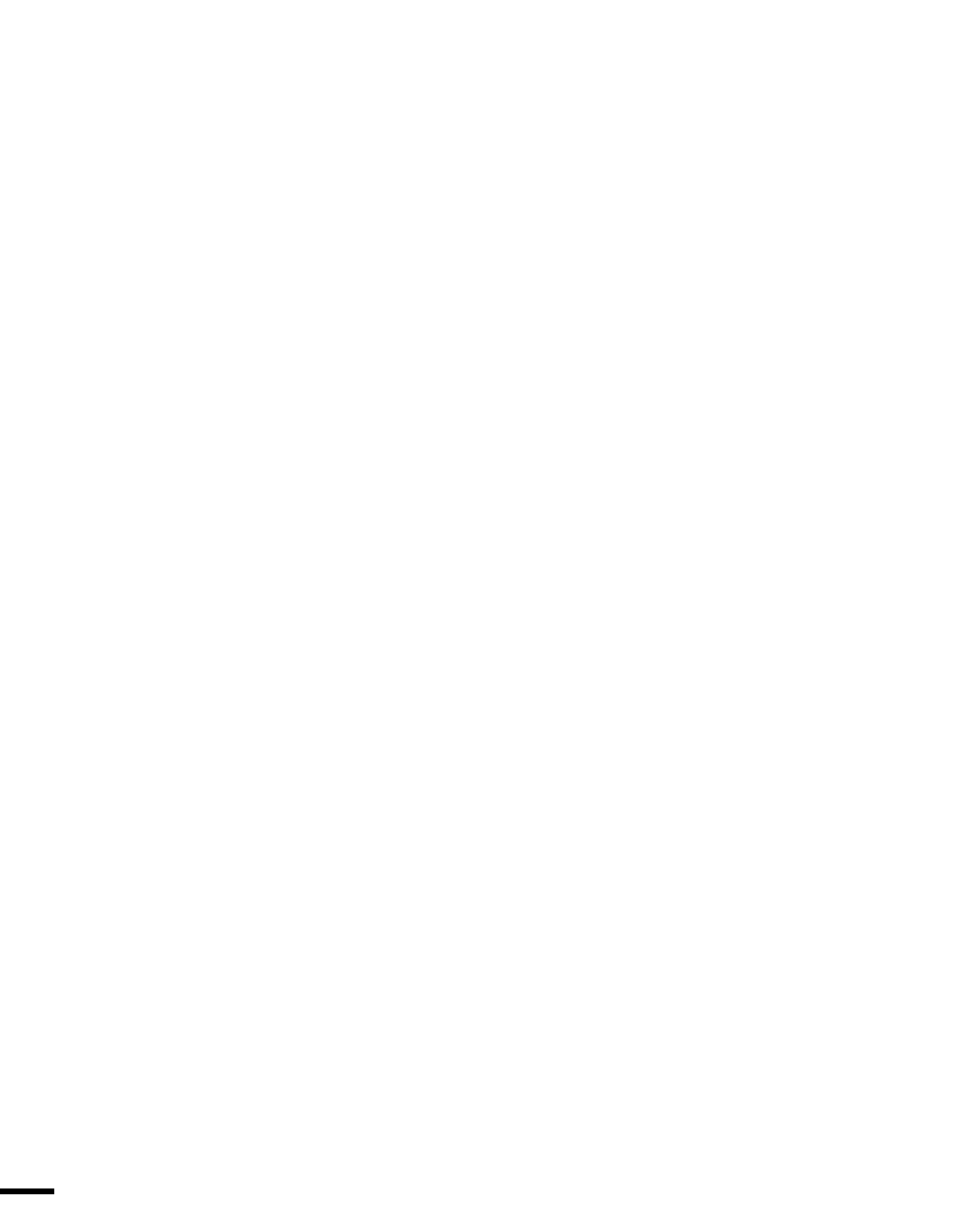February 15, 2021



Return Mail Processing PO Box 589 Claysburg, PA 16625-0589



[Re: Notice of Data Breach - CA Only]

Dear Sample:

Orthopedic Associates of Hawaii, All Access Ortho and Specialty Suites d/b/a Minimally Invasive Surgery of Hawaii (collectively "the Practices") write to inform you of a recent event that may affect the security of some of your information. While we have no evidence of actual misuse of any information as a result of this event, this notice provides information about the event, our response, and resources available to you to help protect your information from possible misuse, should you feel it necessary to do so.

**What Happened.** On February 19, 2021, the Practices learned that their computer systems had become encrypted due to "ransomware" deployed by an unknown actor. Because the impacted systems contained patient information, we worked quickly to (1) restore access to the patient information so they could continue to care for patients without disruption, and (2) investigate what happened and whether this event resulted in any unauthorized access to, or theft of, patient information by the unknown actor.

We conducted an extensive investigation to determine the nature and scope of the event. On or around April 2, 2021, the investigation confirmed certain systems were accessible by an unknown actor between February 12, 2021 and February 19, 2021, and certain, limited data was downloaded. In an abundance of caution, we performed a comprehensive review of the information stored in our systems at the time of event to identify the individuals whose information may have been impacted. We then worked to confirm the identities and contact information for potentially affected individuals to provide notifications. This review was recently completed.

**What Information was Affected.** The following types of your information were present in the impacted systems during the event: full name, address, [Data Elements].

**What We are Doing.** We take this event and the security of your information seriously. Upon learning of this event, we immediately took steps to restore our operations and further secure our systems. As part of our ongoing commitment to the privacy of information in our care, we reviewed our existing policies and procedures and implemented additional administrative and technical safeguards to further secure the information in our systems. We also notified federal law enforcement, the U.S. Department of Health and Human Services, and other government regulators. While we are unaware of any misuse of your information as a result of this event, we are offering you access to [Credit Monitoring] months of complimentary credit monitoring and identity restoration services through Experian.

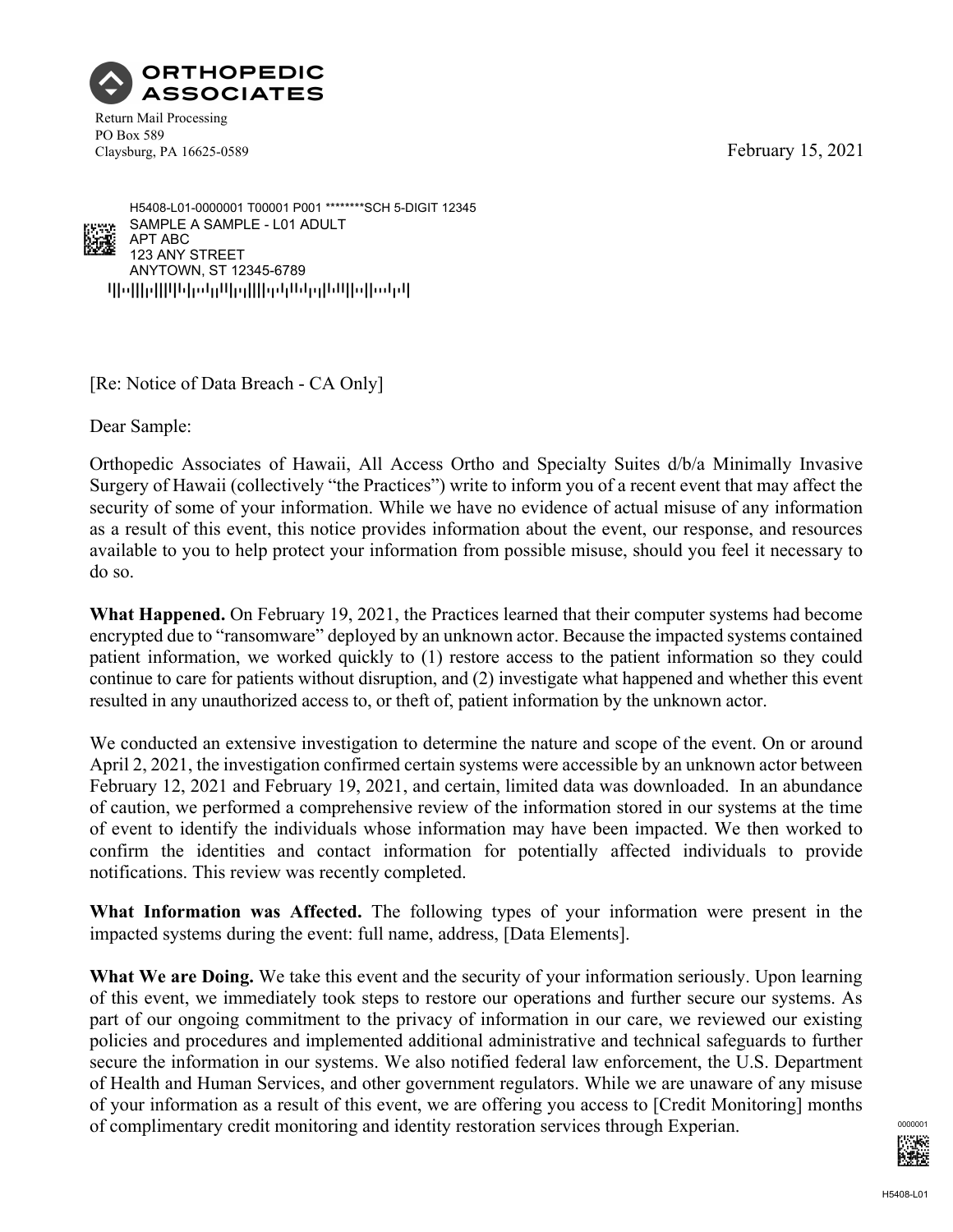**What You Can Do.** As a precautionary measure, individuals are encouraged to remain vigilant against incidents of identity theft by reviewing account statements, credit reports, and explanations of benefits for unusual activity and to detect errors. We also encourage individuals to report any suspicious activity promptly to your insurance company, health care provider, or financial institution. Additional detail can be found below in the *Steps You Can Take to Help Protect Your Information.* You may also enroll in the complimentary credit monitoring services described above. Enrollment instructions are enclosed with this letter.

**For More Information.** If you have additional questions, you may call our dedicated assistance line toll-free at (888) 397-0064, Monday through Friday from 6 a.m. to 8 p.m. Pacific, and Saturday and Sunday from 8 a.m. to 5 p.m. Pacific (excluding U.S. holidays). You may also write to the Practices at 1401 South Beretania Street, Suite 750, Honolulu, HI 96814.

We sincerely regret any inconvenience or concern this event may cause.

Sincerely,

Jessica Dew

Jessica Dew Nurse Manager The Practices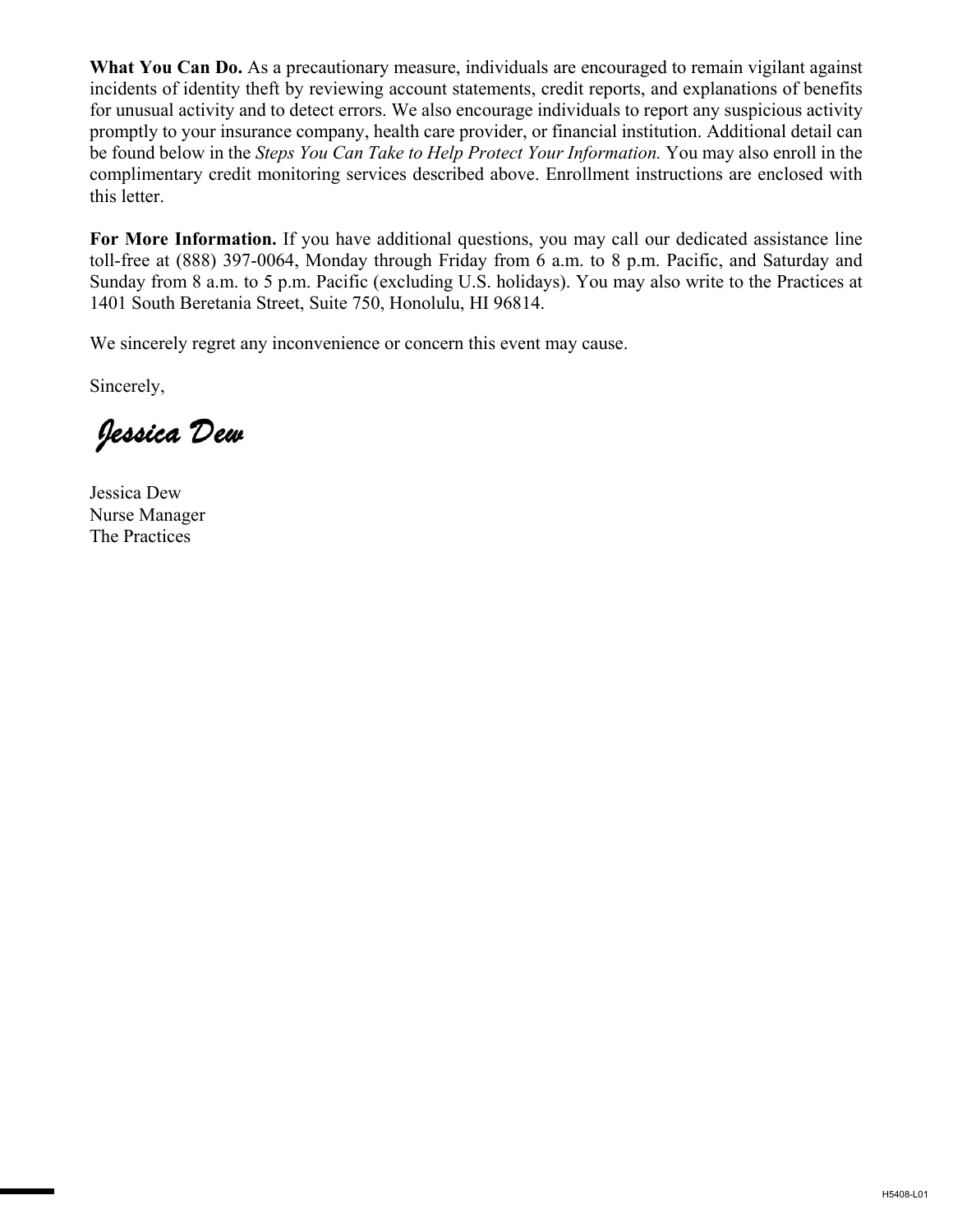# **Steps You Can Take To Help Protect Your Information**

#### **Enroll in Credit Monitoring**

To help protect your identity, we are offering a complimentary [Credit Monitoring]-month membership of Experian's® IdentityWorks<sup>SM</sup>. This product provides you with superior identity detection and resolution of identity theft. To activate your membership and start monitoring your personal information please follow the steps below:

- Ensure that you **enroll by**: **April 30, 2022** (Your code will not work after this date.)
- **Visit** the Experian IdentityWorks website to enroll: https://www.experianidworks.com/credit
- Provide your **activation code**: **ABCDEFGHI**

If you have questions about the product, need assistance with identity restoration or would like an alternative to enrolling in Experian IdentityWorks online, please contact Experian's customer care team at (888) 397-0064 by **April 30, 2022**. Be prepared to provide engagement number **ENGAGE#** as proof of eligibility for the identity restoration services by Experian.

#### **ADDITIONAL DETAILS REGARDING YOUR [Credit Monitoring]-MONTH EXPERIAN IDENTITYWORKS MEMBERSHIP:**

A credit card is **not** required for enrollment in Experian IdentityWorks.

You can contact Experian **immediately** regarding any fraud issues, and have access to the following features once you enroll in Experian IdentityWorks:

- **Experian credit report at signup:** See what information is associated with your credit file. Daily credit reports are available for online members only.\*
- **Credit Monitoring:** Actively monitors Experian file for indicators of fraud.
- **Identity Restoration:** Identity Restoration agents are immediately available to help you address credit and non-credit related fraud.
- **Experian IdentityWorks ExtendCARE<sup>TM</sup>:** You receive the same high-level of Identity Restoration support even after your Experian IdentityWorks membership has expired.
- **Up to \$1 Million Identity Theft Insurance\*\*:** Provides coverage for certain costs and unauthorized electronic fund transfers.

If you believe there was fraudulent use of your information and would like to discuss how you may be able to resolve those issues, please reach out to an Experian agent at (888) 397-0064. If, after discussing your situation with an agent, it is determined that Identity Restoration support is needed, then an Experian Identity Restoration agent is available to work with you to investigate and resolve each incident of fraud that occurred (including, as appropriate, helping you with contacting credit grantors to dispute charges and close accounts; assisting you in placing a freeze on your credit file with the three major credit bureaus; and assisting you with contacting government agencies to help restore your identity to its proper condition).

Please note that this Identity Restoration support is available to you for [Credit Monitoring] months from the date of this letter and does not require any action on your part at this time. The Terms and Conditions for this offer are located at www.ExperianIDWorks.com/restoration. You will also find self-help tips and information about identity protection at this site.

\* Offline members will be eligible to call for additional reports quarterly after enrolling.

\*\* The Identity Theft Insurance is underwritten and administered by American Bankers Insurance Company of Florida, an Assurant company. Please refer to the actual policies for terms, conditions, and exclusions of coverage. Coverage may not be available in all jurisdictions.

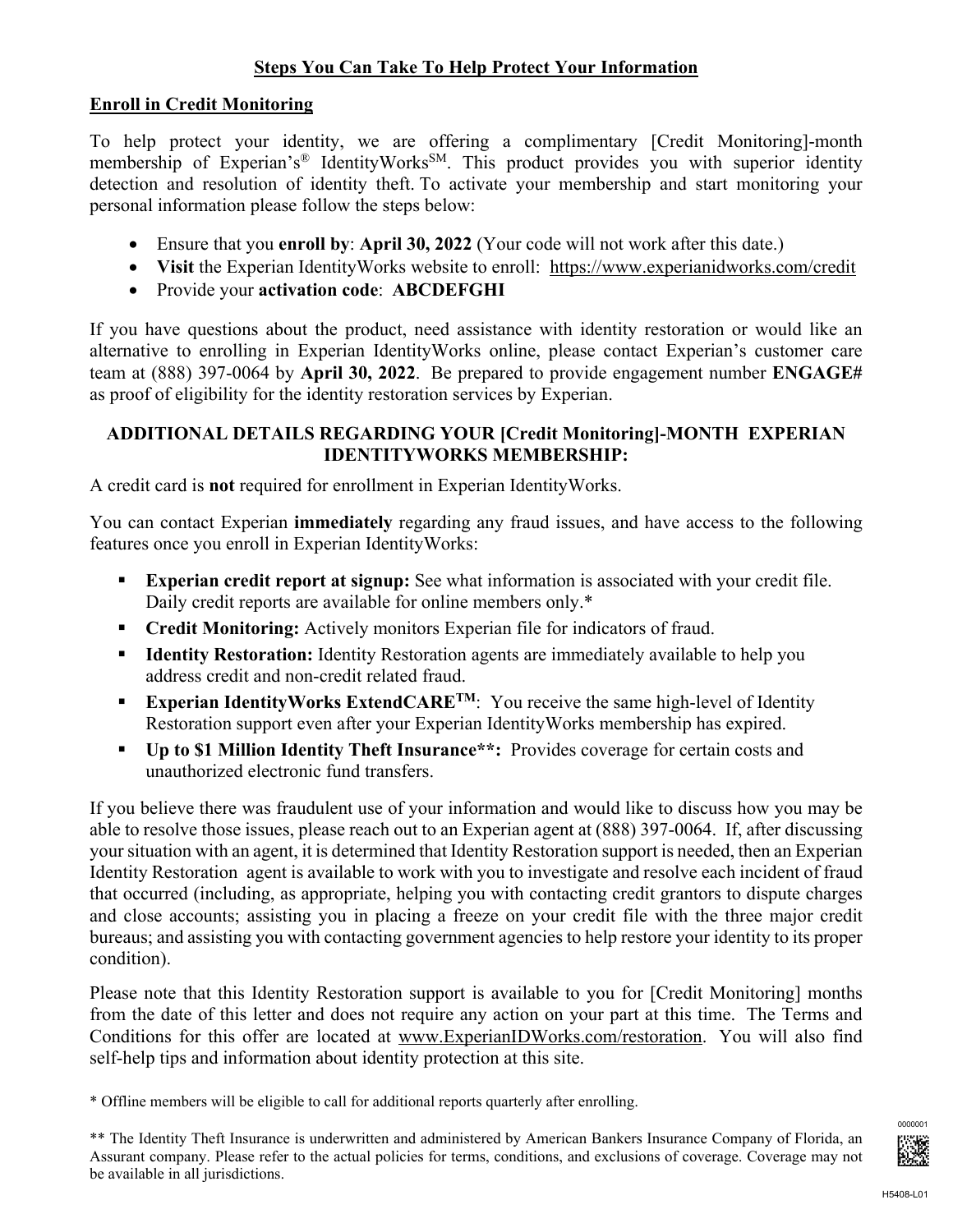### **Monitor Your Accounts**

Under U.S. law, a consumer is entitled to one free credit report annually from each of the three major credit reporting bureaus, Equifax, Experian, and TransUnion. To order your free credit report, visit www.annualcreditreport.com or call, toll-free, 1-877-322-8228. You may also directly contact the three major credit reporting bureaus listed below to request a free copy of your credit report.

Consumers have the right to place an initial or extended "fraud alert" on a credit file at no cost. An initial fraud alert is a one-year alert that is placed on a consumer's credit file. Upon seeing a fraud alert display on a consumer's credit file, a business is required to take steps to verify the consumer's identity before extending new credit. If you are a victim of identity theft, you are entitled to an extended fraud alert, which is a fraud alert lasting seven years. Should you wish to place a fraud alert, please contact any one of the three major credit reporting bureaus listed below.

As an alternative to a fraud alert, consumers have the right to place a "credit freeze" on a credit report, which will prohibit a credit bureau from releasing information in the credit report without the consumer's express authorization. The credit freeze is designed to prevent credit, loans, and services from being approved in your name without your consent. However, you should be aware that using a credit freeze to take control over who gets access to the personal and financial information in your credit report may delay, interfere with, or prohibit the timely approval of any subsequent request or application you make regarding a new loan, credit, mortgage, or any other account involving the extension of credit. Pursuant to federal law, you cannot be charged to place or lift a credit freeze on your credit report. To request a security freeze, you will need to provide the following information:

- 1. Full name (including middle initial as well as Jr., Sr., II, III, etc.);
- 2. Social Security number;
- 3. Date of birth;
- 4. Addresses for the prior two to five years;
- 5. Proof of current address, such as a current utility bill or telephone bill;
- 6. A legible photocopy of a government-issued identification card (state driver's license or ID card, military identification, etc.); and
- 7. A copy of either the police report, investigative report, or complaint to a law enforcement agency concerning identity theft if you are a victim of identity theft.

Should you wish to place a fraud alert or credit freeze, please contact the three major credit reporting bureaus listed below:

| Equifax                           | <b>Experian</b>              | <b>TransUnion</b>              |
|-----------------------------------|------------------------------|--------------------------------|
| https://www.equifax.com/personal/ | https://www.experian.com/    | https://www.transunion.com/    |
| credit-report-services/           | help/                        | credit-help                    |
| 888-298-0045                      | 1-888-397-3742               | 833-395-6938                   |
| Equifax Fraud Alert, P.O. Box     | Experian Fraud Alert, P.O.   | TransUnion Fraud Alert, P.O.   |
| 105069 Atlanta, GA 30348-5069     | Box 9554, Allen, TX 75013    | Box 2000, Chester, PA 19016    |
| Equifax Credit Freeze, P.O. Box   | Experian Credit Freeze, P.O. | TransUnion Credit Freeze, P.O. |
| 105788 Atlanta, GA 30348-5788     | Box 9554, Allen, TX 75013    | Box 160, Woodlyn, PA 19094     |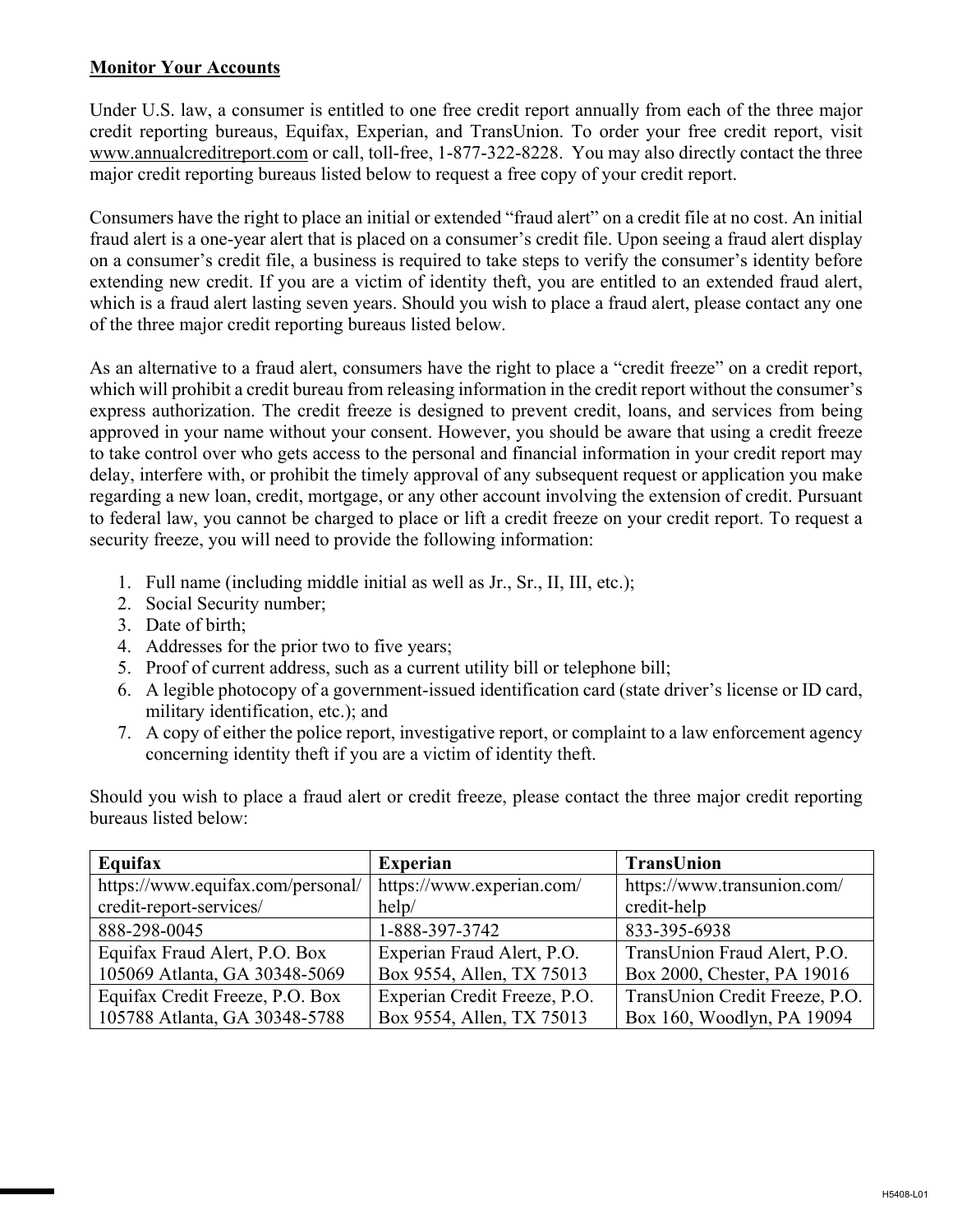# **Additional Information**

You may further educate yourself regarding identity theft, fraud alerts, credit freezes, and the steps you can take to protect your personal information by contacting the consumer reporting bureaus, the Federal Trade Commission, or your state Attorney General. The Federal Trade Commission may be reached at: 600 Pennsylvania Avenue NW, Washington, DC 20580; www.identitytheft.gov; 1-877-ID-THEFT (1- 877-438-4338); and TTY: 1-866-653-4261. The Federal Trade Commission also encourages those who discover that their information has been misused to file a complaint with them. You can obtain further information on how to file such a complaint by way of the contact information listed above. You have the right to file a police report if you ever experience identity theft or fraud. Please note that in order to file a report with law enforcement for identity theft, you will likely need to provide some proof that you have been a victim. Instances of known or suspected identity theft should also be reported to law enforcement and your state Attorney General. This notice has not been delayed by law enforcement.

*For District of Columbia residents*, the District of Columbia Attorney General may be contacted at: 400 6th St. NW Washington, D.C. 20001; 202-727-3400; and oag.dc.gov.

*For Maryland residents*, the Maryland Attorney General may be contacted at: 200 St. Paul Place, 16th Floor, Baltimore, MD 21202;1-888-743-0023; and www.oag.state.md.us.

*For New Mexico residents*, you have rights pursuant to the Fair Credit Reporting Act, such as the right to be told if information in your credit file has been used against you, the right to know what is in your credit file, the right to ask for your credit score, and the right to dispute incomplete or inaccurate information. Further, pursuant to the Fair Credit Reporting Act, the consumer reporting bureaus must correct or delete inaccurate, incomplete, or unverifiable information; consumer reporting agencies may not report outdated negative information; access to your file is limited; you must give your consent for credit reports to be provided to employers; you may limit "prescreened" offers of credit and insurance you get based on information in your credit report; and you may seek damages from violator. You may have additional rights under the Fair Credit Reporting Act not summarized here. Identity theft victims and active duty military personnel have specific additional rights pursuant to the Fair Credit Reporting Act. We encourage you to review your rights pursuant to the Fair Credit Reporting Act by visiting www.consumerfinance.gov/f/201504 cfpb summary your-rights-under-fcra.pdf, or by writing Consumer Response Center, Room 130-A, Federal Trade Commission, 600 Pennsylvania Ave. N.W., Washington, D.C. 20580.

*For New York residents,* the New York Attorney General may be contacted at: Office of the Attorney General, The Capitol, Albany, NY 12224-0341; 1-800-771-7755; or https://ag.ny.gov/.

*For North Carolina residents*, the North Carolina Attorney General may be contacted at: 9001 Mail Service Center, Raleigh, NC 27699-9001; 1-877-566-7226 or 1-919-716-6000; and www.ncdoj.gov.

*For Rhode Island residents*, the Rhode Island Attorney General may be reached at: 150 South Main Street, Providence, RI 02903; www.riag.ri.gov; and 1-401-274-4400. Under Rhode Island law, you have the right to obtain any police report filed in regard to this incident. There are 13 Rhode Island residents impacted by this event.

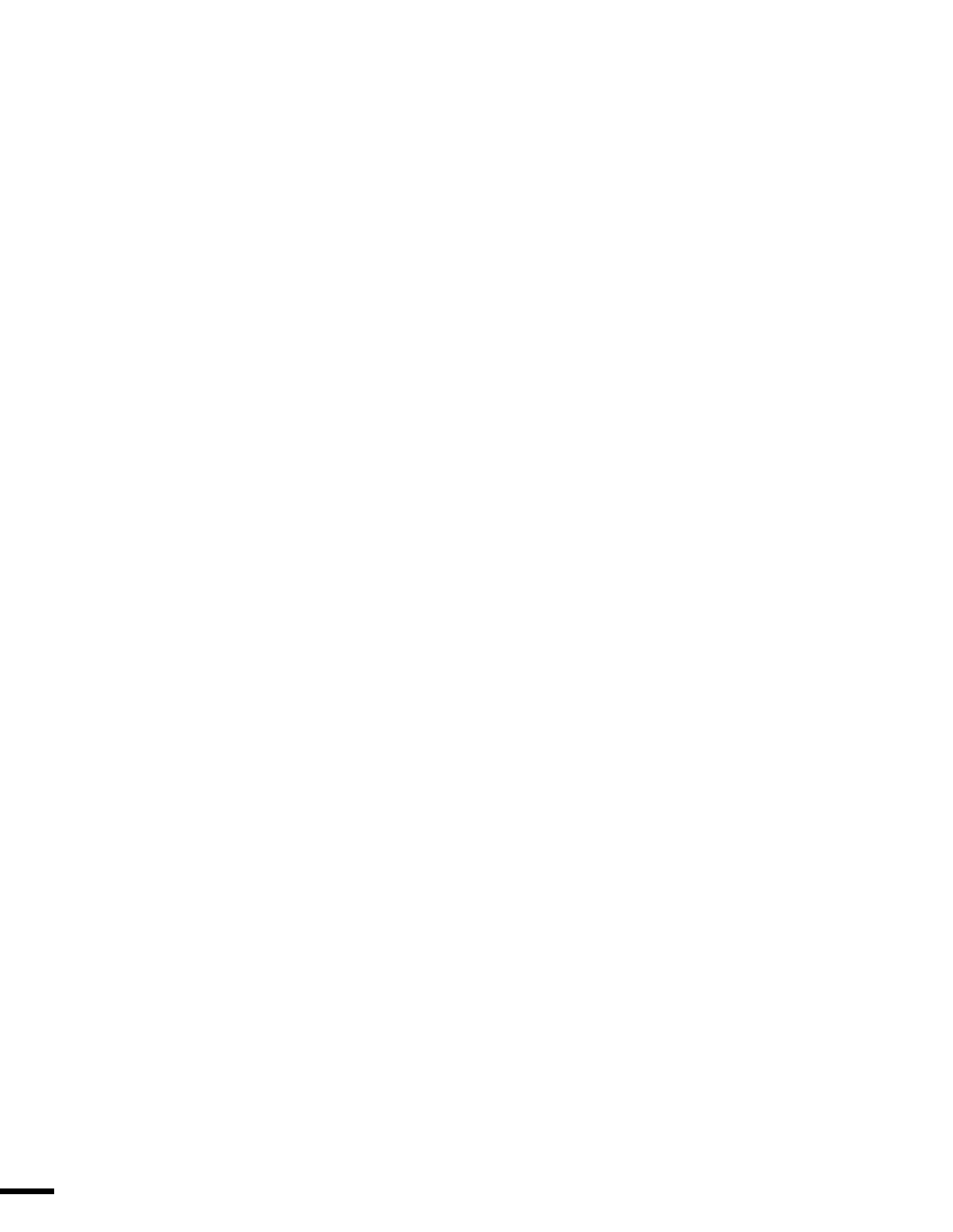February 15, 2022 – Orthopedic Associates of Hawaii, All Access Ortho and Specialty Suites d/b/a Minimally Invasive Surgery of Hawaii (collectively "the Practices") are issuing notice of a data security event that may impact the confidentiality and security of information related to certain patients. Although the Practices are unaware of any actual misuse of this information, we are providing information about the event, our response, and steps affected individuals may take to better protect against the possibility of identity theft and fraud, should affected individuals feel it appropriate to do so.

**What Happened.** On February 19, 2021, the Practices learned that their computer systems had become encrypted due to "ransomware" deployed by an unknown actor. Because the impacted systems contained patient information, the Practices worked quickly to restore access to the patient information so they could continue to care for patients without disruption and investigate what happened and whether the event resulted in any unauthorized access to, or theft of, patient information by the unknown actor.

The Practices conducted an extensive investigation to determine the nature and scope of the event. On or around April 2, 2021, the investigation confirmed the Practices' systems were accessible by an unknown actor between February 12, 2021 and February 19, 2021, and certain, limited data was exfiltrated from our systems. In an abundance of caution, the Practices undertook a comprehensive review of the information stored in our systems at the time of event to identify the individuals whose information may have been viewed or taken by the unknown actor. The Practices recently completed this review and provided notice to potentially affected individuals via written letter.

**What Information was Affected.** The following types of patient information were present in the impacted systems and therefore potentially accessed and acquired by the unknown actor during the event: full name, address, date of birth, driver's license number, health insurance information, medical information, including treatment and diagnosis information, financial account information, and payment card information. For a limited number of individuals, Social Security number may have also been impacted. We are unaware that any of the information was actually misused or disseminated by the unknown actor.

**What We are Doing.** The Practices take this event and the security of your information seriously. Upon learning of this event, we immediately took steps to restore our operations and further secure our systems. As part of our ongoing commitment to the privacy of personal information in our care, we reviewed our existing policies and procedures and implemented additional administrative and technical safeguards. The Practices also notified federal law enforcement, the U.S. Department of Health and Human Services, and other government regulators.

**What Affected Individuals Can Do.** As a precautionary measure, individuals are encouraged to remain vigilant against incidents of identity theft by reviewing account statements, and explanations of benefits, and credit reports for unusual activity and to detect errors. Any suspicious activity should be promptly reported to your insurance company, health care provider, or financial institution. Additional detail can be found below in the *Steps You Can Take to Help Protect Your Information.*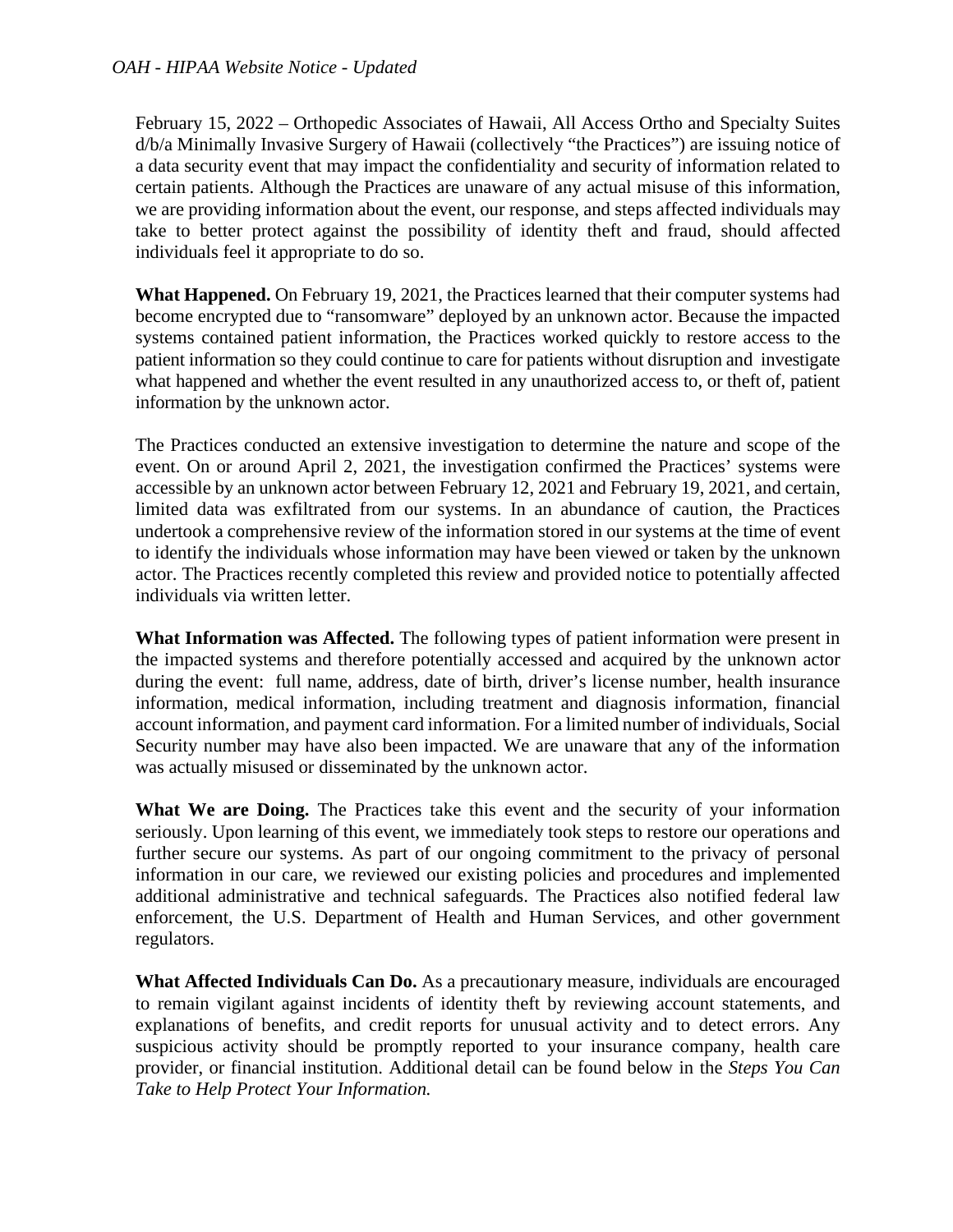**For More Information.** If you have additional questions, you may call our dedicated assistance line at (888)397-0064, Monday through Friday (excluding U.S. holidays), during the hours of 6:00 a.m. to 8:00 p.m., Pacific Standard Time, and Saturday and Sunday from 8:00 a.m. to 5:00 p.m., Pacific Standard Time. You may also write to the Practices at 1401 South Beretania Street, Suite 750, Honolulu, HI 96814.

# **Steps You Can Take To Help Protect Your Information**

# **Monitor Your Accounts**

Under U.S. law, a consumer is entitled to one free credit report annually from each of the three major credit reporting bureaus, Equifax, Experian, and TransUnion. To order your free credit report, visit www.annualcreditreport.com or call, toll-free, 1-877-322-8228. You may also directly contact the three major credit reporting bureaus listed below to request a free copy of your credit report.

Consumers have the right to place an initial or extended "fraud alert" on a credit file at no cost. An initial fraud alert is a one-year alert that is placed on a consumer's credit file. Upon seeing a fraud alert display on a consumer's credit file, a business is required to take steps to verify the consumer's identity before extending new credit. If you are a victim of identity theft, you are entitled to an extended fraud alert, which is a fraud alert lasting seven years. Should you wish to place a fraud alert, please contact any one of the three major credit reporting bureaus listed below.

As an alternative to a fraud alert, consumers have the right to place a "credit freeze" on a credit report, which will prohibit a credit bureau from releasing information in the credit report without the consumer's express authorization. The credit freeze is designed to prevent credit, loans, and services from being approved in your name without your consent. However, you should be aware that using a credit freeze to take control over who gets access to the personal and financial information in your credit report may delay, interfere with, or prohibit the timely approval of any subsequent request or application you make regarding a new loan, credit, mortgage, or any other account involving the extension of credit. Pursuant to federal law, you cannot be charged to place or lift a credit freeze on your credit report. To request a security freeze, you will need to provide the following information:

- 1. Full name (including middle initial as well as Jr., Sr., II, III, etc.);
- 2. Social Security number;
- 3. Date of birth;
- 4. Addresses for the prior two to five years;
- 5. Proof of current address, such as a current utility bill or telephone bill;
- 6. A legible photocopy of a government-issued identification card (state driver's license or ID card, military identification, etc.); and
- 7. A copy of either the police report, investigative report, or complaint to a law enforcement agency concerning identity theft if you are a victim of identity theft.

Should you wish to place a fraud alert or credit freeze, please contact the three major credit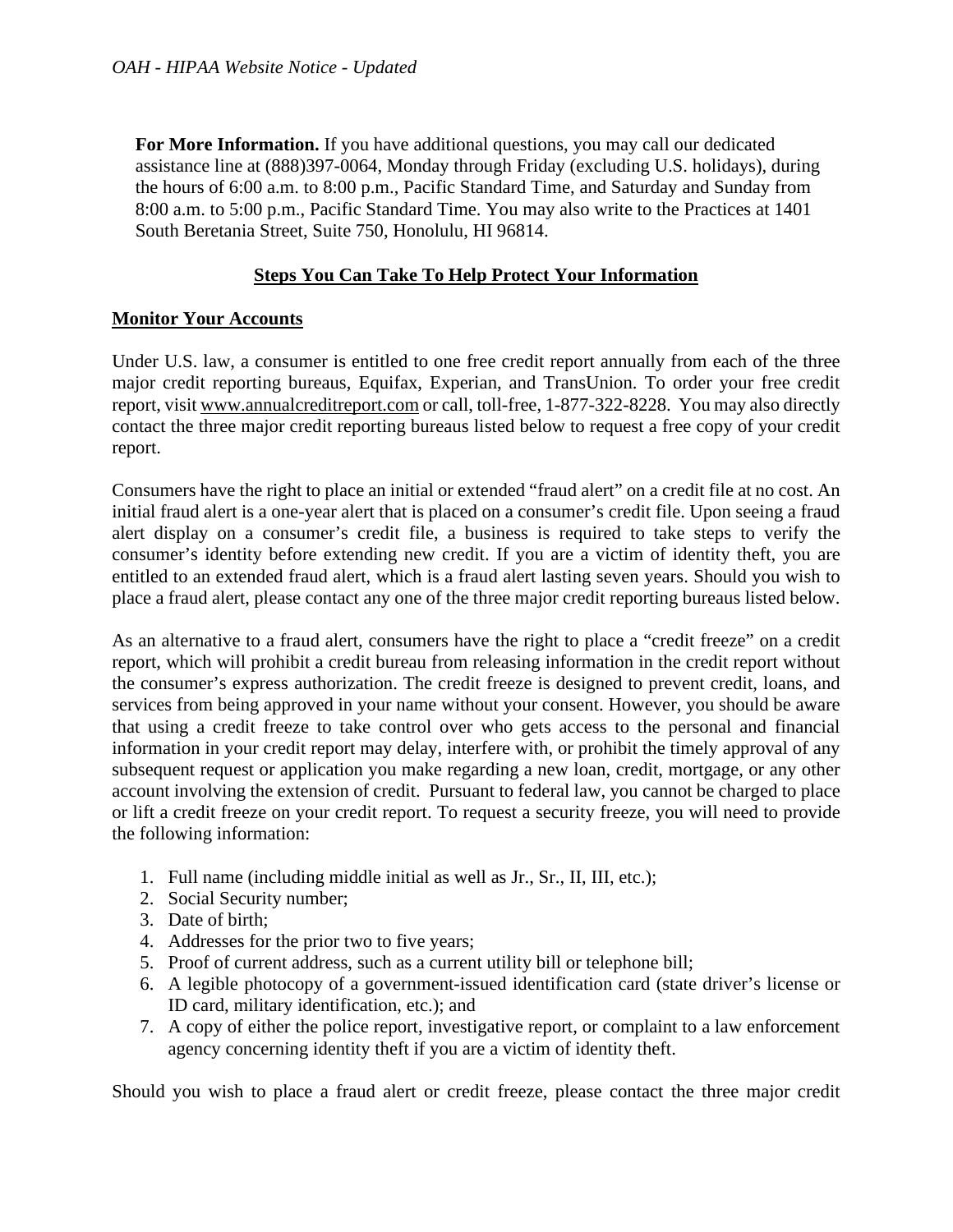reporting bureaus listed below:

| <b>Equifax</b>                                                        | <b>Experian</b>                | <b>TransUnion</b>                                                 |
|-----------------------------------------------------------------------|--------------------------------|-------------------------------------------------------------------|
| https://www.equifax.com/personal/credit-                              |                                | https://www.transunion.com/credit-                                |
| report-services/                                                      | https://www.experian.com/help/ | help                                                              |
| 888-298-0045                                                          | 1-888-397-3742                 | 833-395-6938                                                      |
| Equifax Fraud Alert, P.O. Box 105069                                  |                                | Experian Fraud Alert, P.O. Box   TransUnion Fraud Alert, P.O. Box |
| Atlanta, GA 30348-5069                                                | 9554, Allen, TX 75013          | 2000, Chester, PA 19016                                           |
| Equifax Credit Freeze, P.O. Box 105788   Experian Credit Freeze, P.O. |                                | TransUnion Credit Freeze, P.O.                                    |
| Atlanta, GA 30348-5788                                                | Box 9554, Allen, TX 75013      | Box 160, Woodlyn, PA 19094                                        |

#### **Additional Information**

You may further educate yourself regarding identity theft, fraud alerts, credit freezes, and the steps you can take to protect your personal information by contacting the consumer reporting bureaus, the Federal Trade Commission, or your state Attorney General. The Federal Trade Commission may be reached at: 600 Pennsylvania Avenue NW, Washington, DC 20580; www.identitytheft.gov; 1-877-ID-THEFT (1-877-438-4338); and TTY: 1-866-653-4261. The Federal Trade Commission also encourages those who discover that their information has been misused to file a complaint with them. You can obtain further information on how to file such a complaint by way of the contact information listed above. You have the right to file a police report if you ever experience identity theft or fraud. Please note that in order to file a report with law enforcement for identity theft, you will likely need to provide some proof that you have been a victim. Instances of known or suspected identity theft should also be reported to law enforcement and your state Attorney General. This notice has not been delayed by law enforcement.

*For District of Columbia residents*, the District of Columbia Attorney General may be contacted at: 4006th St. NW Washington, D.C. 20001; 202-727-3400; and [oag.dc.gov.](mailto:oag@dc.gov)

*For Maryland residents*, the Maryland Attorney General may be contacted at: 200 St. Paul Place, 16th Floor, Baltimore, MD 21202;1-888-743-0023; and [www.oag.state.md.us.](http://www.oag.state.md.us/)

*For New Mexico residents*, you have rights pursuant to the Fair Credit Reporting Act, such as the right to be told if information in your credit file has been used against you, the right to know what is in your credit file, the right to ask for your credit score, and the right to dispute incomplete or inaccurate information. Further, pursuant to the Fair Credit Reporting Act, the consumer reporting bureaus must correct or delete inaccurate, incomplete, or unverifiable information; consumer reporting agencies may not report outdated negative information; access to your file is limited; you must give your consent for credit reports to be provided to employers; you may limit "prescreened" offers of credit and insurance you get based on information in your credit report; and you may seek damages from violator. You may have additional rights under the Fair Credit Reporting Act not summarized here. Identity theft victims and active duty military personnel have specific additional rights pursuant to the Fair Credit Reporting Act. We encourage you to review your rights pursuant to the Fair Credit Reporting Act by visiting [www.consumerfinance.gov/f/201504\\_cfpb\\_summary\\_your-rights-under-fcra.](http://www.consumerfinance.gov/f/201504_cfpb_summary_your-rights-under-fcra)pdf, or by writing Consumer Response Center, Room 130-A, Federal Trade Commission, 600 Pennsylvania Ave.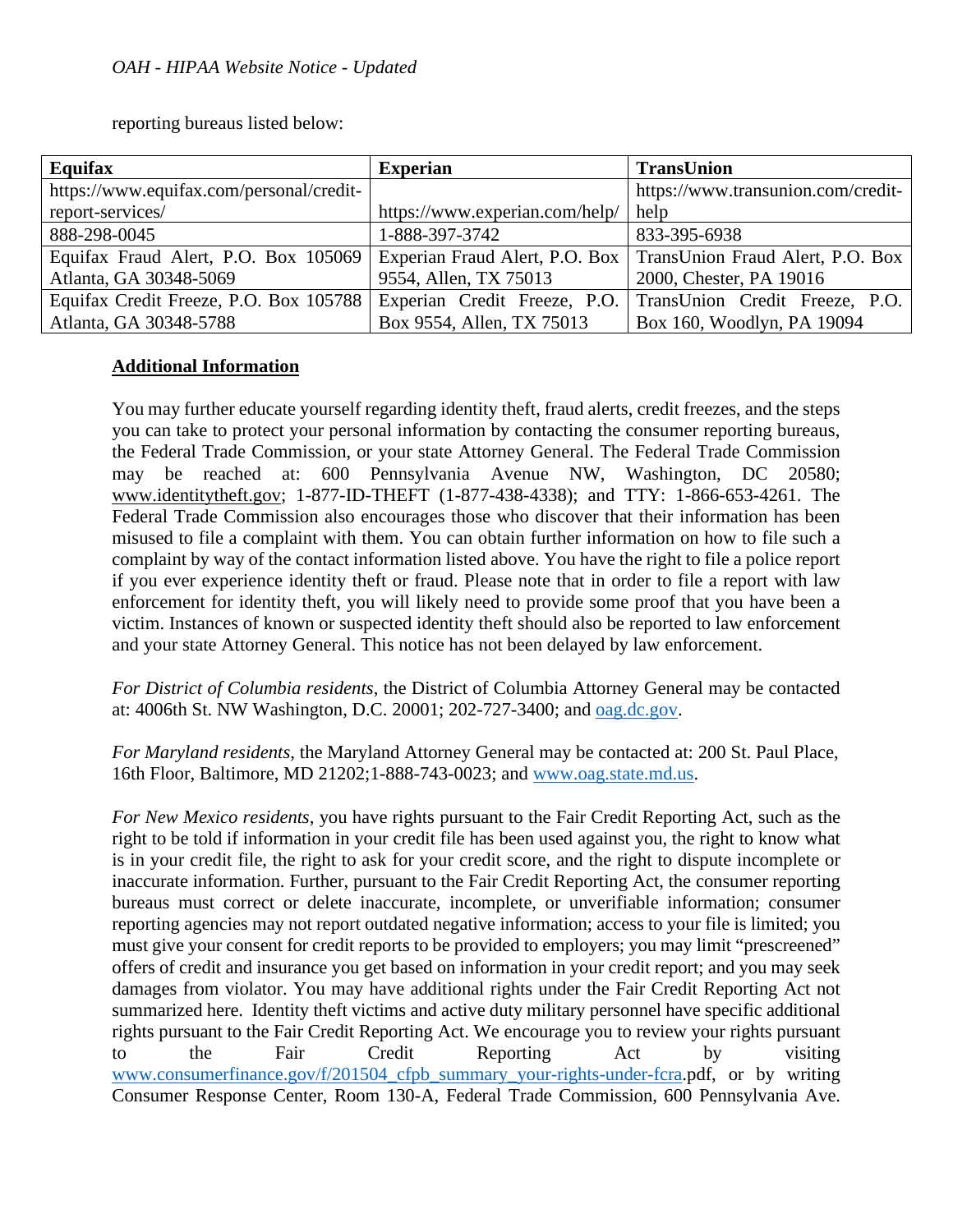N.W., Washington, D.C. 20580.

*For New York residents,* the New York Attorney General may be contacted at: Office of the Attorney General, The Capitol, Albany, NY 12224-0341; 1-800-771-7755; or [https://ag.ny.gov/.](https://ag.ny.gov/)

*For North Carolina residents*, the North Carolina Attorney General may be contacted at: 9001 Mail Service Center, Raleigh, NC 27699-9001; 1-877-566-7226 or 1-919-716-6000; and [www.ncdoj.gov.](http://www.ncdoj.gov/)

*For Rhode Island residents*, the Rhode Island Attorney General may be reached at: 150 South Main Street, Providence, RI 02903; [www.riag.ri.gov;](http://www.riag.ri.gov/) and 1-401-274-4400. Under Rhode Island law, you have the right to obtain any police report filed in regard to this event.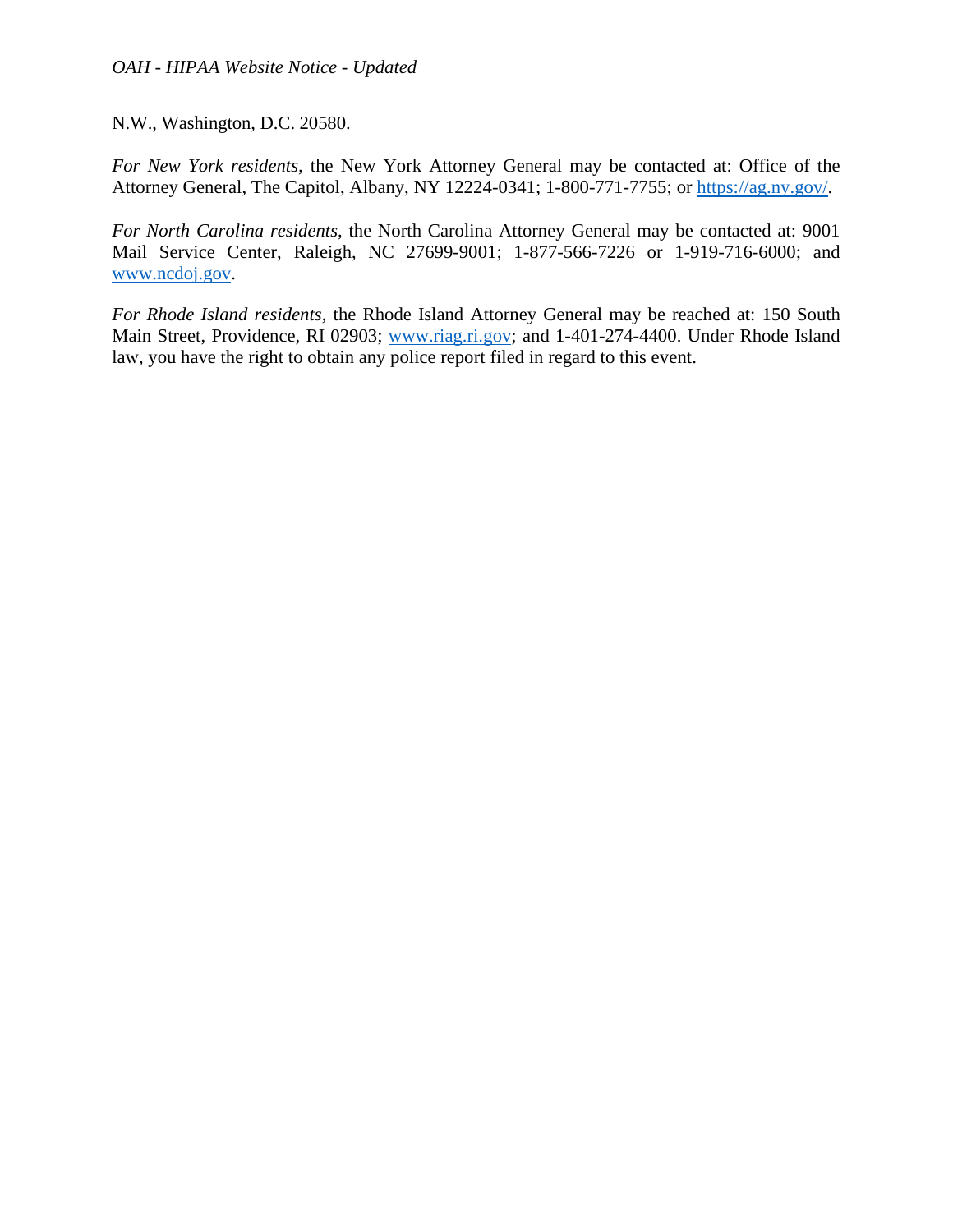#### **Orthopedic Associates of Hawaii, All Access Ortho and Specialty Suites d/b/a Minimally Invasive Surgery of Hawaii Provides Notice of Data Security Event**

**Honolulu, Hawaii February 15, 2022** – Today, Orthopedic Associates of Hawaii, All Access Ortho and Specialty Suites d/b/a Minimally Invasive Surgery of Hawaii (collectively "the Practices") issued notice of a data security event that potentially affected the confidentiality of information related to certain patients.

On February 19, 2021, the Practices learned that their computer systems had become encrypted due to "ransomware" deployed by an unknown actor. Because the impacted systems contained patient information, the Practices worked quickly to restore access to the patient information so they could continue to care for patients without disruption and investigate what happened and whether this event resulted in any unauthorized access to, or theft of, patient information by the unknown actor.

The Practices conducted an extensive investigation to determine the nature and scope of the event. On or around April 2, 2021, the investigation confirmed the Practices' systems were accessible by an unknown actor between February 12, 2021 and February 19, 2021, and certain, limited data was exfiltrated from the Practice's systems. In an abundance of caution, the Practices conducted a comprehensive review of the information stored in their systems at the time of event to identify the individuals whose information may have been viewed or taken by the unknown actor. The Practices recently completed this review and worked to determine the identities and contact information for potentially affected individuals and provided notice via written letter.

The following types of patient information were present in the impacted systems and therefore potentially accessed and acquired during the event: full name, address, date of birth, driver's license number, health insurance information, medical information, including treatment and diagnosis information, financial account information, and payment card information. For a limited number of individuals, Social Security number may have also been impacted. The Practices are unaware that any of the information was misused or disseminated by the unknown actor.

The Practices are notifying potentially affected individuals by this posting, notification on their websites, and by mailing letters to potentially affected individuals. The Practices also notified federal law enforcement and other government regulators. For individuals seeking additional information regarding this event, a dedicated toll-free assistance line has been established. Individuals may call the assistance line at (888)397-0064, Monday through Friday (excluding U.S. holidays), during the hours of 6:00 a.m. to 8:00 p.m., Pacific Standard Time, and Saturday and Sunday from 8:00 a.m. to 5:00 p.m., Pacific Standard Time.

Individuals can also find additional information on how they can help protect their information as well as obtain additional resources on the Practices' websites **URLs for website notice**s]. As a precautionary measure, the Practices encourage potentially affected individuals to remain vigilant against incidents of identity theft by reviewing account statements, explanations of benefits, and credit reports for unusual activity and to detect errors. Any suspicious activity should be promptly reported to their insurance company, health care provider, or financial institution.